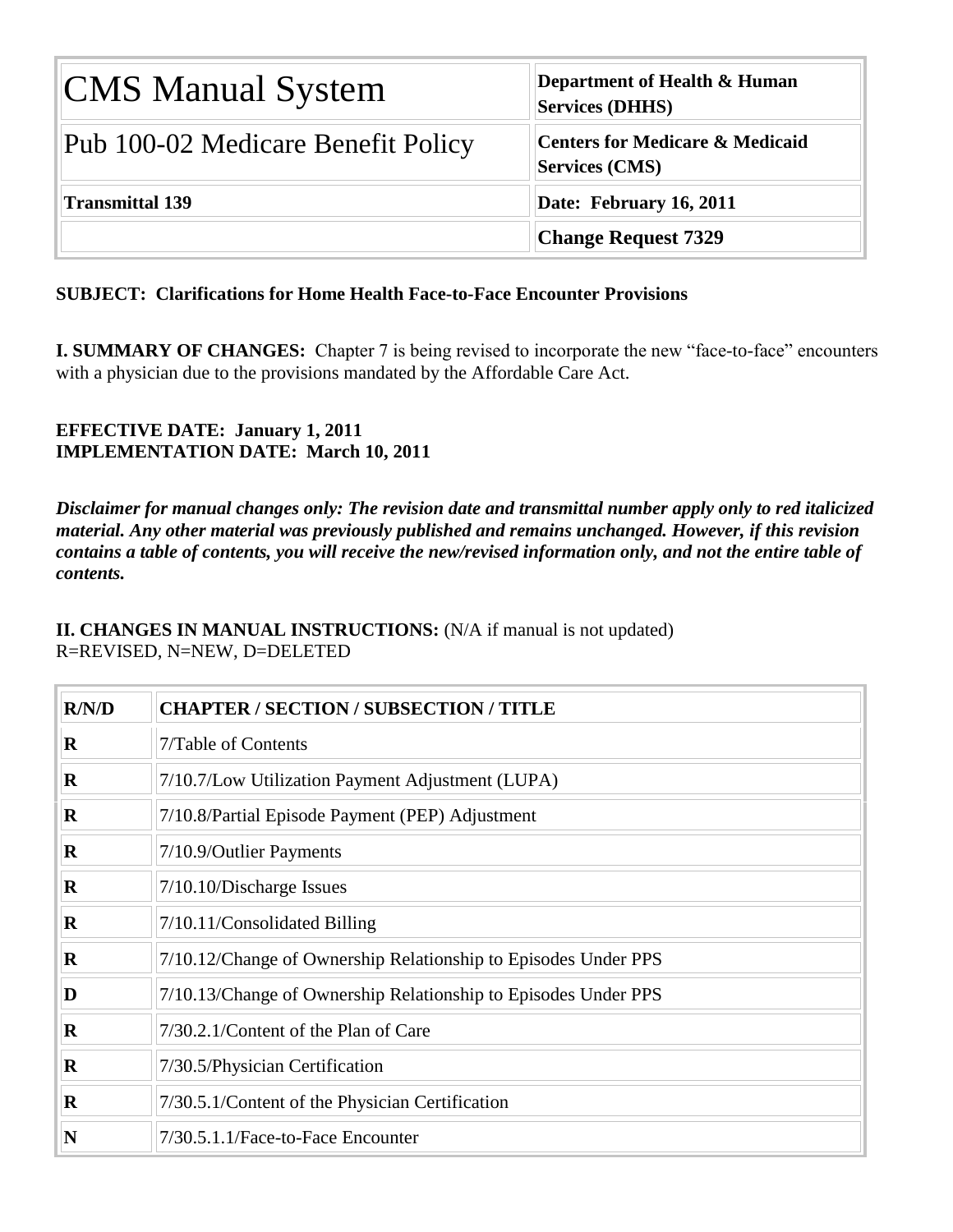## **III. FUNDING:**

## **For Fiscal Intermediaries (FIs), Regional Home Health Intermediaries (RHHIs) and/or Carriers:**

No additional funding will be provided by CMS; contractor activities are to be carried out within their operating budgets.

## **For Medicare Administrative Contractors (MACs):**

The Medicare Administrative Contractor is hereby advised that this constitutes technical direction as defined in your contract. CMS does not construe this as a change to the MAC Statement of Work. The contractor is not obligated to incur costs in excess of the amounts allotted in your contract unless and until specifically authorized by the contracting officer. If the contractor considers anything provided, as described above, to be outside the current scope of work, the contractor shall withhold performance on the part(s) in question and immediately notify the contracting officer, in writing or by e-mail, and request formal directions regarding continued performance requirements.

**IV. ATTACHMENTS:**

## **Business Requirements**

## **Manual Instruction**

*\*Unless otherwise specified, the effective date is the date of service.*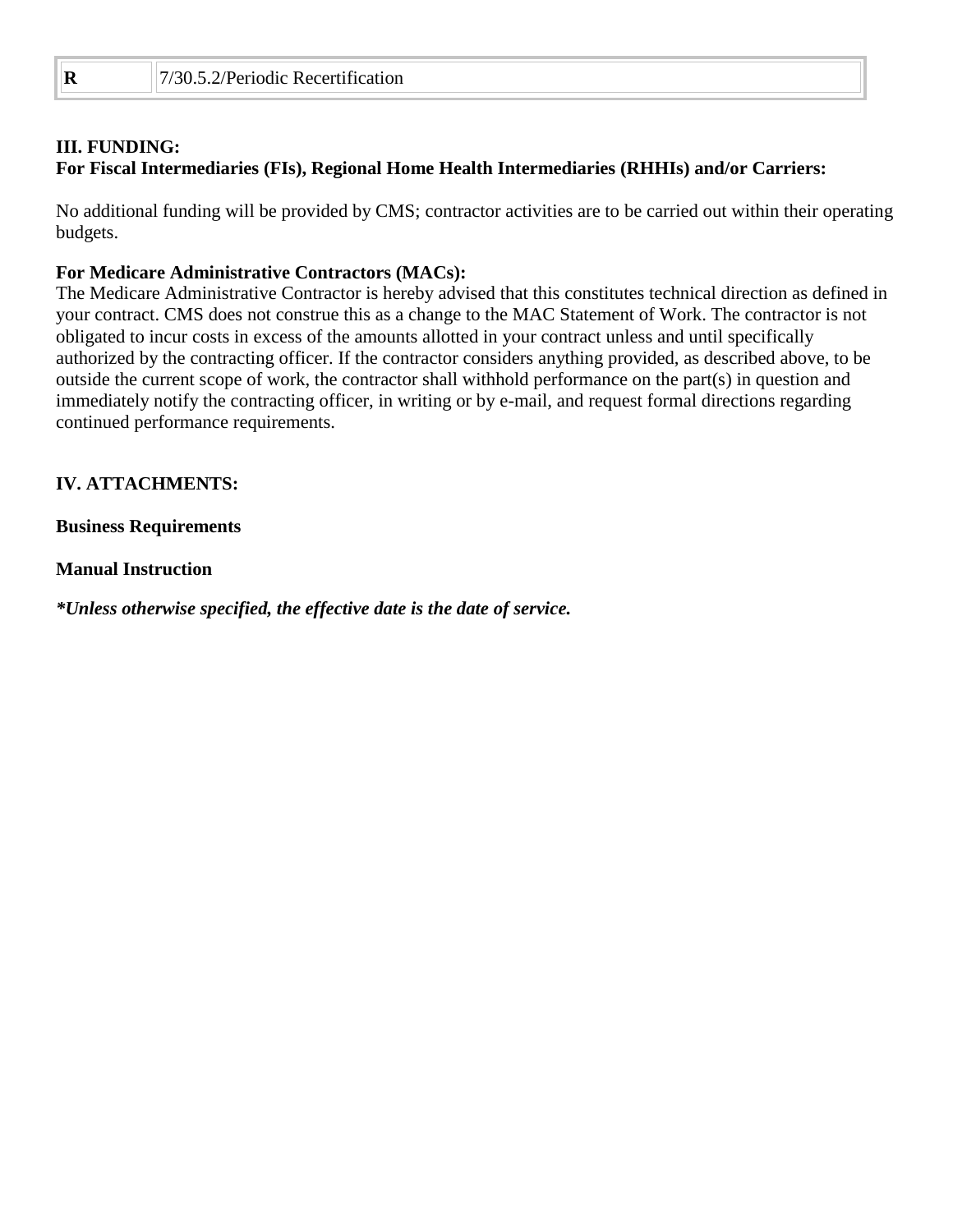## **Attachment - Business Requirements**

**Pub. 100-02 Transmittal: 139 Date: February 16, 2011 Change Request: 7329**

#### **SUBJECT: Clarifications for Home Health Face-to-Face Encounter Provisions**

**Effective Date: January 1, 2011 Implementation Date: March 10, 2011**

#### **I. GENERAL INFORMATION**

**A. Background:** CMS is including the following clarifications to Pub. 100-02, Medicare Benefit Policy Manual, Chapter 7, Home Health Services:

Due to new provisions mandated by passage of the Affordable Care Act, there are new statutory requirements regarding face-to-face encounters for certifications applicable to the home health program that must be updated in the home health chapter.

**B. Policy:** Section 6407 of the Affordable Care Act requires these face-to-face encounters with a physician for home health certifications. Details of the policy are provided in the above-mentioned chapter.

#### **II. BUSINESS REQUIREMENTS TABLE**

*Use "Shall" to denote a mandatory requirement*

| <b>Number</b> | <b>Requirement</b>                                            | Responsibility (place an "X" in each<br>applicable column) |              |             |               |                |   |                |              |                |            |
|---------------|---------------------------------------------------------------|------------------------------------------------------------|--------------|-------------|---------------|----------------|---|----------------|--------------|----------------|------------|
|               |                                                               |                                                            |              |             |               |                |   |                |              |                |            |
|               |                                                               | A                                                          | D            | F           | $\mathcal{C}$ | $\mathbf{R}$   |   |                | Shared-      |                | <b>OTH</b> |
|               |                                                               |                                                            | $\mathbf{M}$ | $\mathbf I$ | $\mathbf{A}$  | H              |   |                | System       |                | ER         |
|               |                                                               | B                                                          | E            |             | $\mathbf{R}$  | H <sub>l</sub> |   |                | Maintainers  |                |            |
|               |                                                               |                                                            |              |             | $\mathbf R$   |                | F | M <sub>l</sub> | $\mathbf{V}$ |                |            |
|               |                                                               | M                                                          | M            |             |               |                |   | $\mathbf C$    | M            | W              |            |
|               |                                                               | A                                                          | A            |             | E             |                | S | S              | S            | $\overline{F}$ |            |
|               |                                                               |                                                            |              |             | $\mathbf R$   |                | S |                |              |                |            |
| 7329.1        | Medicare contractors shall make providers aware of the        | X                                                          |              | X           |               | X              |   |                |              |                |            |
|               | clarifications provided in Pub. 100-02, Medicare Benefit      |                                                            |              |             |               |                |   |                |              |                |            |
|               | Policy Manual, Chapter 7 regarding face-to-face               |                                                            |              |             |               |                |   |                |              |                |            |
|               | encounters with a physician, including posting this entire    |                                                            |              |             |               |                |   |                |              |                |            |
|               | instruction or providing a direct link to this instruction on |                                                            |              |             |               |                |   |                |              |                |            |
|               | their Web site, and include information about it in a         |                                                            |              |             |               |                |   |                |              |                |            |
|               | listserv message.                                             |                                                            |              |             |               |                |   |                |              |                |            |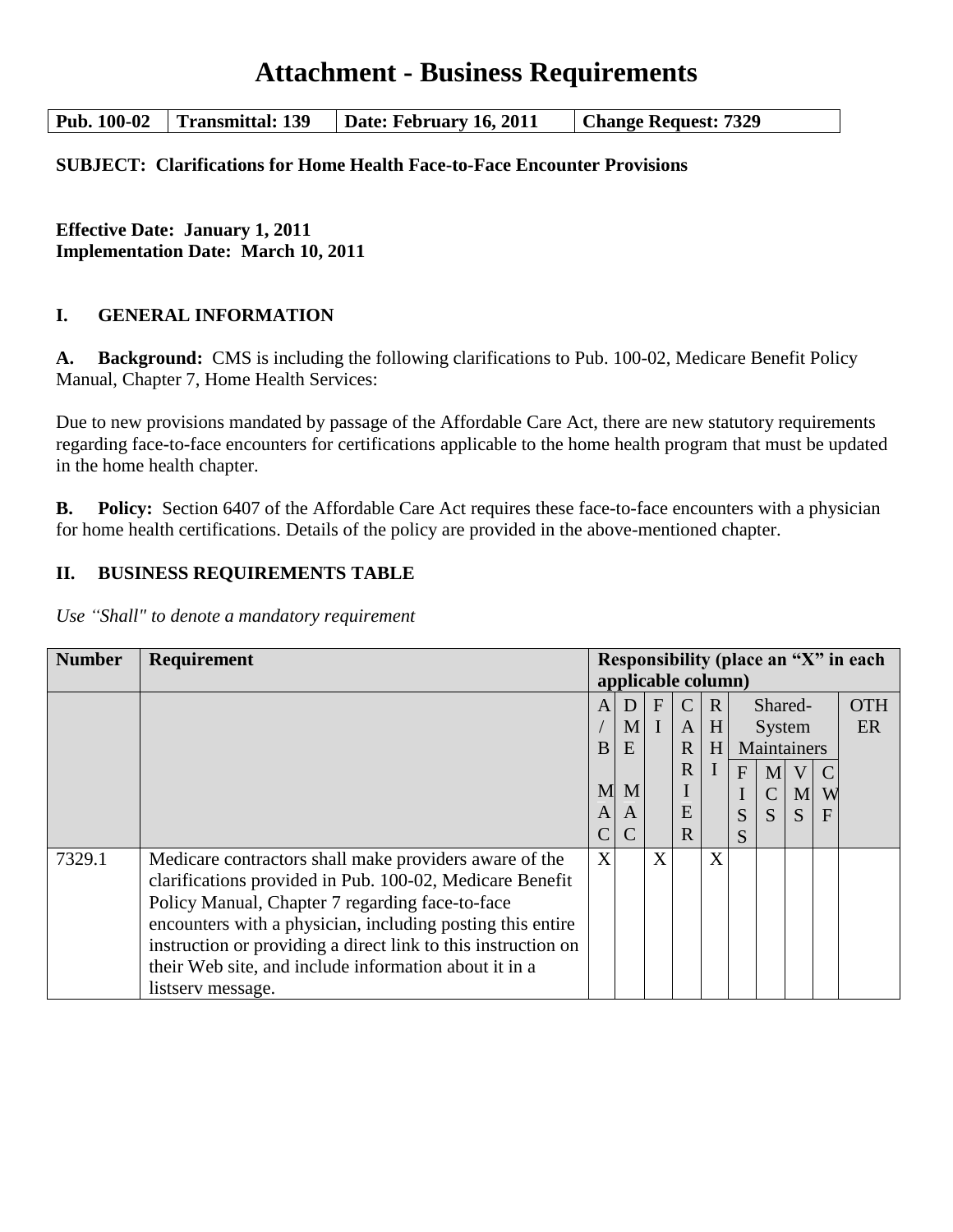#### **III. PROVIDER EDUCATION TABLE**

| <b>Number</b> | Requirement<br>Responsibility (place an "X" in each                                                                                                                                                                                                                                                                                                                                                                                                                                                                                                                                                                                                                                                                                                                                                                                                                                                                                                           |                    |              |              |              |                |   |             |              |                |            |
|---------------|---------------------------------------------------------------------------------------------------------------------------------------------------------------------------------------------------------------------------------------------------------------------------------------------------------------------------------------------------------------------------------------------------------------------------------------------------------------------------------------------------------------------------------------------------------------------------------------------------------------------------------------------------------------------------------------------------------------------------------------------------------------------------------------------------------------------------------------------------------------------------------------------------------------------------------------------------------------|--------------------|--------------|--------------|--------------|----------------|---|-------------|--------------|----------------|------------|
|               |                                                                                                                                                                                                                                                                                                                                                                                                                                                                                                                                                                                                                                                                                                                                                                                                                                                                                                                                                               | applicable column) |              |              |              |                |   |             |              |                |            |
|               |                                                                                                                                                                                                                                                                                                                                                                                                                                                                                                                                                                                                                                                                                                                                                                                                                                                                                                                                                               | $\mathsf{A}$       | D            | $\mathbf{F}$ | $\mathsf{C}$ | R              |   | Shared-     |              |                | <b>OTH</b> |
|               |                                                                                                                                                                                                                                                                                                                                                                                                                                                                                                                                                                                                                                                                                                                                                                                                                                                                                                                                                               |                    | M            | $\mathbf I$  | $\mathbf{A}$ | H <sub>l</sub> |   | System      |              |                | ER         |
|               |                                                                                                                                                                                                                                                                                                                                                                                                                                                                                                                                                                                                                                                                                                                                                                                                                                                                                                                                                               | B                  | E            |              | $\mathbf R$  | H <sub>l</sub> |   | Maintainers |              |                |            |
|               |                                                                                                                                                                                                                                                                                                                                                                                                                                                                                                                                                                                                                                                                                                                                                                                                                                                                                                                                                               |                    |              |              | $\mathbf R$  | $\mathbf I$    | F | M           | $\mathbf{V}$ | C              |            |
|               |                                                                                                                                                                                                                                                                                                                                                                                                                                                                                                                                                                                                                                                                                                                                                                                                                                                                                                                                                               | M                  | M            |              | $\mathbf I$  |                | I | $\mathbf C$ | M            | W              |            |
|               |                                                                                                                                                                                                                                                                                                                                                                                                                                                                                                                                                                                                                                                                                                                                                                                                                                                                                                                                                               | A                  | A            |              | E            |                | S | S           | S            | $\overline{F}$ |            |
|               |                                                                                                                                                                                                                                                                                                                                                                                                                                                                                                                                                                                                                                                                                                                                                                                                                                                                                                                                                               |                    | $\mathsf{C}$ |              | $\mathbf R$  |                | S |             |              |                |            |
| 7329.2        | Contractors shall post this entire instruction, or a direct<br>link to this instruction, on their Web sites and include<br>information about it in a listserv message within 1 week<br>of the release of this instruction. In addition, the entire<br>instruction must be included in the Contractors next<br>regularly scheduled bulletin. Contractors are free to<br>supplement it with localized information that would<br>benefit their provider community in billing and<br>administering the Medicare program correctly. Please<br>note that a provider education article related to this<br>instruction is available at<br>http://www.cms.gov/MLNMattersArticles/downloads/SE<br>1038.pdf. Notification of the article has also been<br>released via the established "MLN Matters" listserv.<br>Contractors shall post this article, or a direct link to this<br>article, on their Web site and include information about it<br>in a listserv message. | X                  |              | X            |              | X              |   |             |              |                |            |

#### **IV. SUPPORTING INFORMATION**

#### **Section A: For any recommendations and supporting information associated with listed requirements, use the box below:**

*Use "Should" to denote a recommendation.*

| <b>X-Ref</b>       | Recommendations or other supporting information: |
|--------------------|--------------------------------------------------|
| <b>Requirement</b> |                                                  |
| <b>Number</b>      |                                                  |
| N/A                |                                                  |

#### **Section B: For all other recommendations and supporting information, use this space: N/A**

#### **V. CONTACTS**

**Pre-Implementation Contact(s):** Kelly M. Horney, 410-786-0558, kelly.horney1@cms.hhs.gov

**Post-Implementation Contact(s):** Kelly M. Horney, 410-786-0558, kelly.horney1@cms.hhs.gov or contact your Contracting Officer's Technical Representative (COTR) or Contractor Manager, as applicable.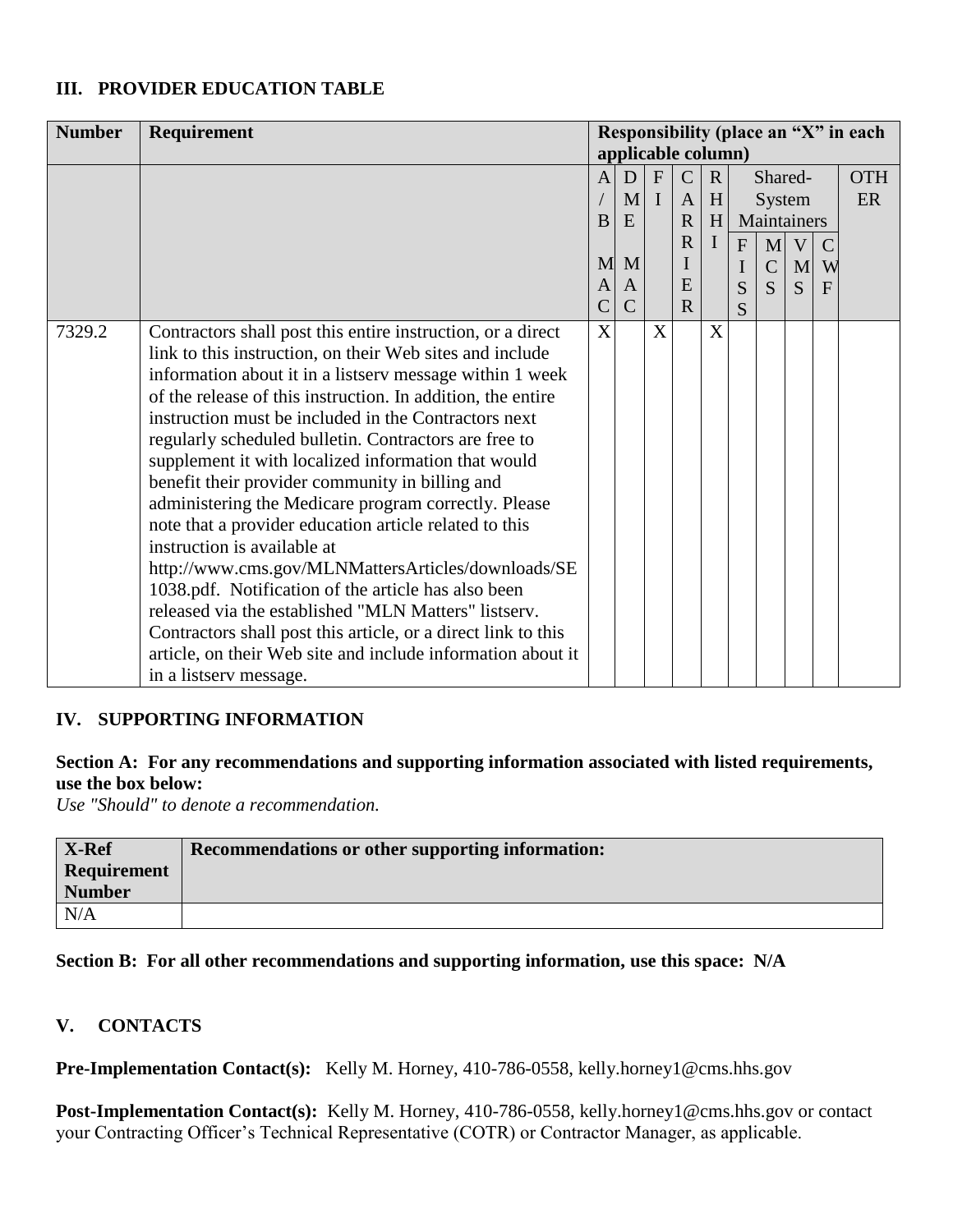## **VI. FUNDING**

#### **Section A:** *For Fiscal Intermediaries (FIs), Regional Home Health Intermediaries (RHHIs),* **and/or** *Carriers***:**

No additional funding will be provided by CMS; contractor activities are to be carried out within their operating budgets.

#### **Section B:** *For Medicare Administrative Contractors (MACs)***:**

The Medicare Administrative Contractor is hereby advised that this constitutes technical direction as defined in your contract. CMS does not construe this as a change to the MAC Statement of Work. The contractor is not obligated to incur costs in excess of the amounts allotted in your contract unless and until specifically authorized by the contracting officer. If the contractor considers anything provided, as described above, to be outside the current scope of work, the contractor shall withhold performance on the part(s) in question and immediately notify the contracting officer, in writing or by e-mail, and request formal directions regarding continued performance requirements.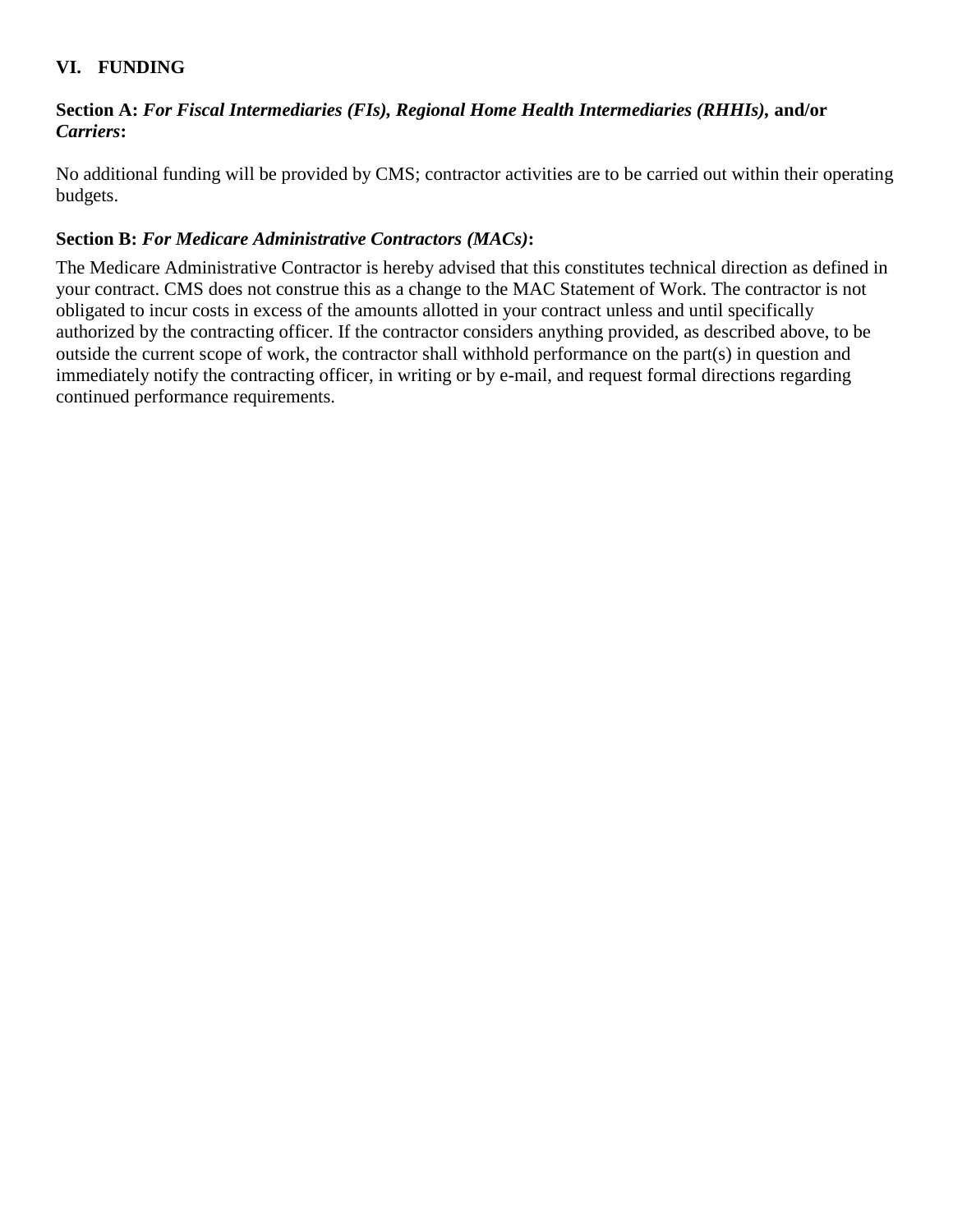# **Medicare Benefit Policy Manual Chapter 7 - Home Health Services**

**Table of Contents** *(Rev.139, Issued: 02-16-11)*

10.9 - *Outlier Payments* 10.10 - *Discharge Issues* 10.11 - *Consolidated Billing* 10.12 - *Change of Ownership Relationship to Episodes Under PPS 30.5.1.1 - Face-to-Face Encounter*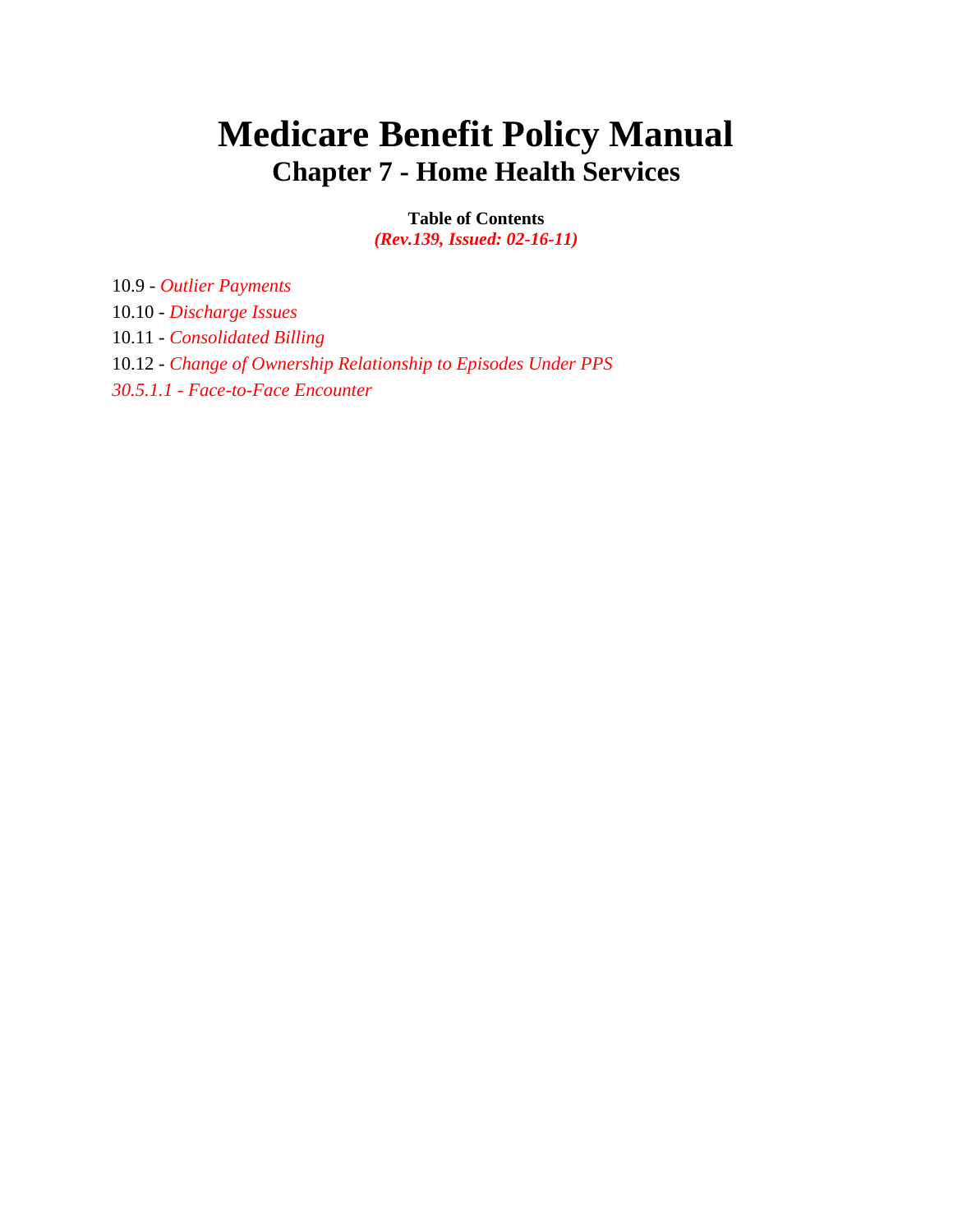## **10.7 - Low Utilization Payment Adjustment (LUPA)**

*(Rev.139, Issued: 02- 16-11, Effective: 01-01-11, Implementation: 03-10-11)*

An episode with four or fewer visits is paid the national per visit amount by discipline adjusted by the appropriate wage index based on the site of service of the beneficiary. Such episodes of four or fewer visits are paid the wage-adjusted per visit amount for each of the visits rendered instead of the full episode amount. The national per visit amounts by discipline (skilled nursing, home health aide, physical therapy, speech-language pathology, occupational therapy, and medical social services) are updated and published annually by the applicable market basket for each visit type.

*Beginning in CY 2008, to offset the full cost of longer, initial visits in some LUPA episodes, CMS has modified the LUPA by increasing the payment by an add-on amount for LUPAs that occur as the only episode or the initial episode during a sequence of adjacent episodes. The initial LUPA add-on amount was \$92.63 for CY 2008, and is updated annually by the home health market basket update percentage, plus or minus any percentage mandated by Congress.*

## **10.8 - Partial Episode Payment (PEP) Adjustment**

*(Rev. 139, Issued: 02- 16-11, Effective: 01-01-11, Implementation: 03-10-11)*

## **A. PEP Adjustment Criteria**

The PEP adjustment accounts for key intervening events in a patient's care defined as:

- A beneficiary elected transfer; or
- A discharge resulting from the beneficiary reaching the treatment goals in the original plan of care and returning to the same HHA during the 60-day episode.

The intervening event defined as the beneficiary elected transfer or discharge and return to the same HHA during the 60-day episode warrants a new 60-day episode for purposes of payment. A start of care OASIS assessment and physician certification of the new plan of care are required. When a new 60-day episode begins due to the intervening event of the beneficiary elected transfer or discharge and return to the same HHA during the 60-day episode, the original 60-day episode is proportionally adjusted to reflect the length of time the beneficiary remained under the agency's care prior to the intervening event.

*Home health agencies have the option to discharge the patient within the scope of their own operating policies. However, an HHA discharging a patient as a result of hospital (SNF or rehab facility) admission with the patient returning to home health services at the same HHA during the 60-day episode will not be recognized by Medicare as a discharge for billing and payment purposes, and thus a Partial Episode Payment (PEP) adjustment would not apply. An intervening hospital (SNF or rehab facility) stay will result in a full 60-day episode spanning the start of care date prior to the hospital (SNF or rehab facility) admission, through and including the days of the hospital admission, and ending 59 days after the original start of care date.*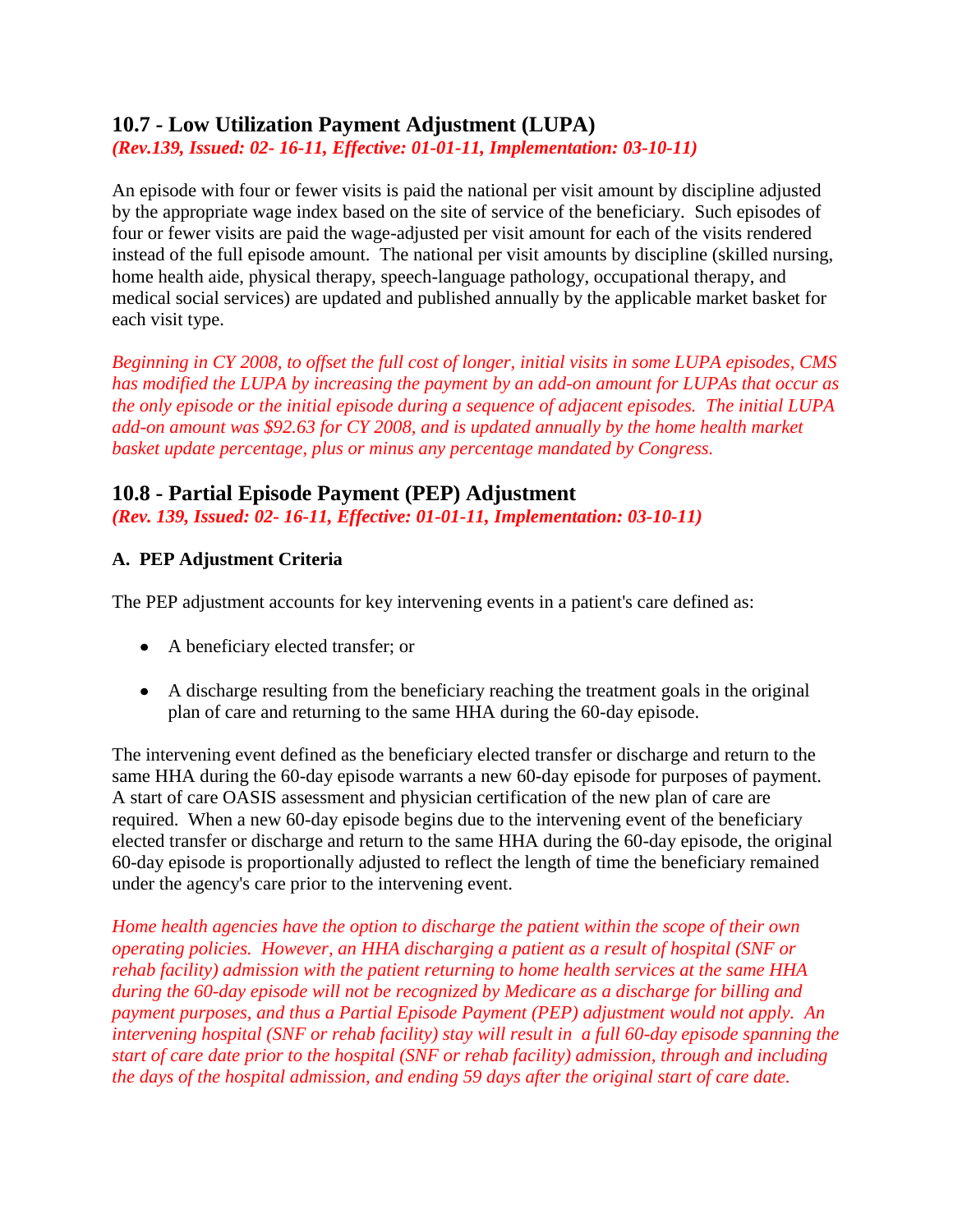#### **B. Methodology Used to Calculate PEP Adjustment**

The PEP adjustment for the original 60-day episode is calculated to reflect the length of time the beneficiary remained under the care of the original HHA based on the first billable visit date through and including the last billable visit date. The PEP adjustment is calculated by determining the actual days served by the original HHA (first billable visit date through and including last billable visit date as a proportion of 60 multiplied by the original 60-day episode payment).

#### **C. Application of Therapy Threshold to PEP Adjusted Episode**

The therapy threshold item included in the case-mix methodology used in home health PPS is not combined or prorated across episodes. Each episode whether full or proportionately adjusted is subject to the therapy threshold for purposes of case-mix adjusting the payment for that individual patient's resource needs.

#### **D. Common Ownership Exception to PEP Adjustment**

If an HHA has a significant ownership as defined in  $42$  CFR 424.22, then the PEP adjustment would not apply in those situations of beneficiary elected transfer. Those situations would be considered services provided under arrangement on behalf of the originating HHA by the receiving HHA with the ownership interest until the end of the episode. The common ownership exception to the transfer PEP adjustment does not apply if the beneficiary moved out of their MSA or non-MSA during the 60-day episode before the transfer to the receiving HHA.

#### **E. Beneficiary Elected Transfer Verification**

In order for a receiving HHA to accept a beneficiary elected transfer, the receiving HHA must document that the beneficiary has been informed that the initial HHA will no longer receive Medicare payment on behalf of the patient and will no longer provide Medicare covered services to the patient after the date of the patient's elected transfer in accordance with current patient rights requirements at [42 CFR 484.10\(e\).](http://ecfr.gpoaccess.gov/cgi/t/text/text-idx?c=ecfr&sid=c41b82f01e68abbdcf399040c9fecff8&rgn=div8&view=text&node=42:5.0.1.1.3.2.7.1&idno=42) The receiving HHA must also document in the record that it accessed the regional home health intermediaries (RHHI) inquiry system to determine whether or not the patient was under an established home health plan of care and it must contact the initial HHA on the effective date of transfer. In the rare circumstance of a dispute between HHAs, the RHHI is responsible for working with both HHAs to resolve the dispute. If the receiving HHA can provide documentation of its notice of patient rights on Medicare payment liability provided to the patient upon transfer and its contact of the initial HHA of the transfer date, then the initial HHA will be ineligible for payment for the period of overlap in addition to the appropriate PEP adjustment. If the receiving HHA cannot provide the appropriate documentation, the receiving HHA's RAP and/or final claim will be cancelled, and full episode payment will be provided to the initial HHA. For the receiving HHA to properly document that it contacted the initial HHA on the effective date of transfer it must maintain similar information as the initial HHA, including the same basic beneficiary information, personnel contacted, dates and times. The initial HHA must also properly document that it was contacted and it accepted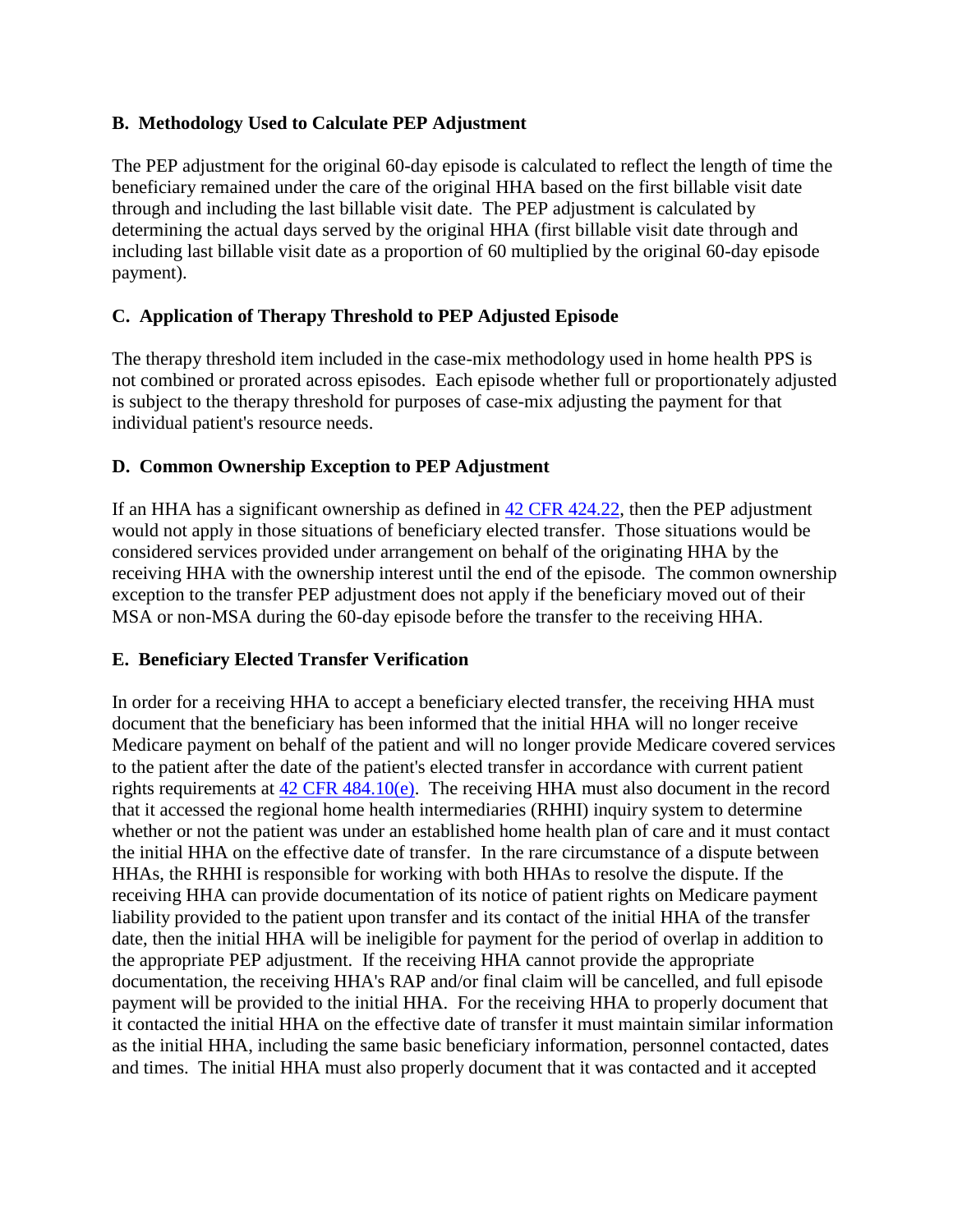the transfer. Where it disputes a transfer, the initial HHA must call its RHHI to resolve the dispute. The RHHI is responsible for working with both HHAs to resolve the dispute.

## **10.9** *– Outlier Payments (Rev. 139, Issued: 02- 16-11, Effective: 01-01-11, Implementation: 03-10-11)*

When cases experience an unusually high level of services in a 60-day period, Medicare systems will provide additional or "outlier" payments to the case-mix and wage-adjusted episode payment. Outlier payments can result from medically necessary high utilization in any or allhome health service disciplines. CMS makes outlier payments when the cost of care exceeds a threshold dollar amount. The outlier threshold for each case-mix group is the episode payment amount for that group *or the* PEP adjustment amount for the episode, plus a fixed dollar loss amount, *which* is the same for all case-mix groups. The outlier payment is a proportion of the amount of imputed costs beyond the threshold. CMS calculates the imputed cost for each episode by multiplying the national per visit amount of each discipline by the number of visits in the discipline and computing the total imputed cost for all disciplines. If the imputed cost for the episode is greater than the sum of the case-mix and wage-adjusted episode payment plus the fixed dollar loss amount (the outlier threshold), a set percentage (the loss sharing ratio) of the difference between the imputed amount and outlier threshold will be paid to the HHA as a wageadjusted outlier payment in addition to the episode payment. The amount of the outlier payment is determined as follows:

1. Calculate the case-mix and wage-adjusted episode payment *(including non-routine supplies (NRS))*;

2. Add the wage-adjusted fixed dollar loss amount. The sum of steps 1 and 2 is the outlier threshold for the episode;

3. *Calculate* the wage-adjusted *imputed cost of the episode* by *first multiplying* the total number of visits for each home health discipline *by* the *national per visit amounts, and wageadjusting those amounts. Sum the per discipline wage-adjusted imputed amounts to* yield the total *wage-adjusted* imputed cost for the episode;

4. Subtract the total imputed cost for the episode (total from Step 3) from the sum of the case-mix and wage-adjusted episode payment and the wage-adjusted fixed dollar loss amount (sum of Steps 1 and 2 - outlier threshold);

- 5. Multiply the difference by the loss sharing ratio; and
- 6. That total amount is the outlier payment for the episode.

*Effective January 1, 2010, an outlier cap precludes any HHA from receiving more than 10 percent of their total home health payment in outliers.*

## **10.10** *- Discharge Issues (Rev. 139, Issued: 02- 16-11, Effective: 01-01-11, Implementation: 03-10-11)*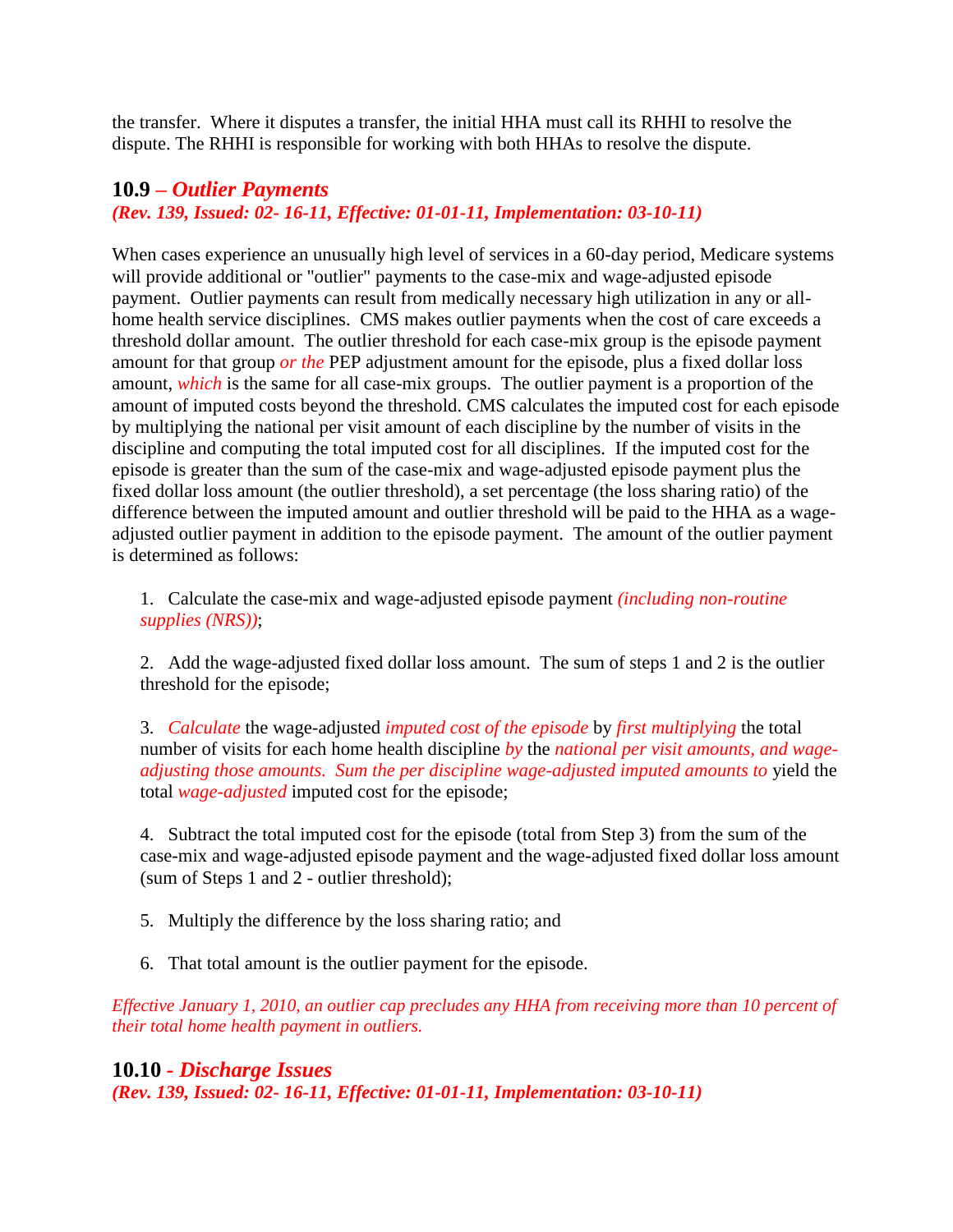#### **A. Hospice Election Mid-Episode**

If a patient elects hospice before the end of the episode and there was no PEP or LUPA adjustment, the HHA will receive a full episode payment. Home health PPS does not change the current rules that permit a hospice patient to receive home health services for a condition unrelated to his/her reason for hospice election. Consistent with all episodes in which a patient receives four or fewer visits, the episode with four or fewer visits in which a patient elects hospice would be paid at the low utilization payment adjusted amount.

#### **B. Patient's Death**

The documented event of a patient's death would result in a full episode payment, unless the death occurred in a low utilization payment adjusted episode. Consistent with all episodes in which a patient receives four or fewer visits, if the patient's death occurred during an episode with four or fewer visits, the episode would be paid at the low utilization payment adjusted amount. In the event of a patient's death during a*n* adjusted episode, the total adjusted episode would constitute the full episode payment. However, the HHA is not constrained to bill for a higher case-mix group if the net effect is a lower payment for the episode than if the *adjustment* had not occurred.

#### **C. Patient is No Longer Eligible for Home Health (e.g., no longer homebound, no skilled need).**

If the patient is discharged because he or she is no longer eligible for the Medicare home health benefit and has received more than four visits, then the HHA would receive full episode payment. However, if the patient becomes subsequently eligible for the Medicare home health benefit during the same 60-day episode and later transferred to another HHA or returned to the same HHA, then the latter situation would result in a PEP adjustment.

#### **D. Discharge Due to Patient Refusal of Services or is a Documented Safety Threat, Abuse Threat or is Noncompliant.**

If the patient is discharged because he or she refuses services or becomes a documented safety, abuse, or noncompliance discharge and has received more than four visits, then the HHA would receive full episode payment unless the patient becomes subsequently eligible for the Medicare home health benefit during the same 60-day episode and later transferred to another HHA or returned to the same HHA, then the latter situation would result in a PEP adjustment.

#### **E. Patient Becomes Managed Care Eligible Mid-Episode**

If a patient's enrollment in a *Medicare Advantage (MA)* plan becomes effective mid episode, the 60-day episode payment will be made proportionally adjusted with a PEP adjustment since the patient is receiving coverage under *MA*. Beginning with the effective date of enrollment, the *MA* plan will receive a capitation payment for covered services.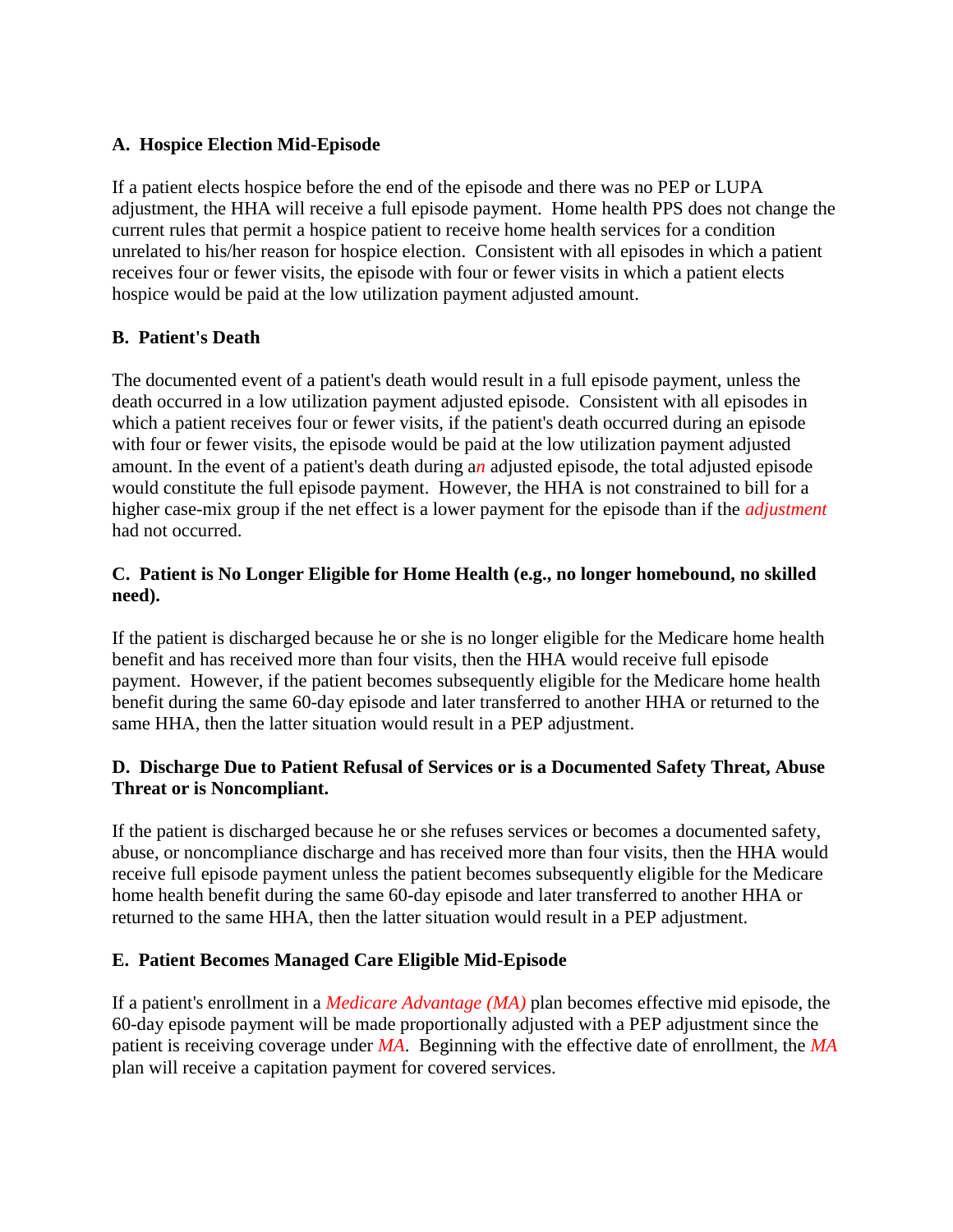#### **F. Submission of Final Claims Prior to the End of the 60-day Episode**

The claim may be submitted upon discharge before the end of the 60-day episode. However, subsequent adjustments to any payments based on the claim may be made due to an intervening event resulting in a PEP adjustment or other adjustment.

#### **G. Patient Discharge and Financial Responsibility for Part B Bundled Medical Supplies and Services**

As discussed in detail under §10.11, below, the law governing the Medicare home health PPS requires the HHA to provide all bundled home health services (except DME) either directly or under arrangement while a patient is under a home health plan of care during an open episode. The HHA is responsible for providing all covered home health services (except DME) either directly or under arrangement while a patient is under a home health plan of care during an open episode. Once the patient is discharged, the HHA is no longer responsible for providing home health services including the bundled Part B medical supplies and therapy services.

#### **H. Discharge Issues Associated With Inpatient Admission Overlapping Into Subsequent Episodes**

If a patient is admitted to an inpatient facility and the inpatient stay overlaps into what would have been the subsequent episode and there is no reassessment or recertification of the patient, then the certification begins with the new start of care date after inpatient discharge.

## **10.11** *- Consolidated Billing (Rev. 139, Issued: 02- 16-11, Effective: 01-01-11, Implementation: 03-10-11)*

For individuals under a home health plan of care payment for all services and supplies, with the exception of the osteoporosis drugs and DME, is included in the PPS episodic rate. HHAs must provide the covered home health services (except DME) either directly or under arrangement, and must bill for such covered home health services.

Payment must be made to the HHA.

## **A. Home Health Services Subject to Consolidated Billing Requirements**

The home health services included in the consolidated billing governing home health PPS are:

- Part-time or intermittent skilled nursing services;
- Part-time or intermittent home health aide services:
- Physical therapy;
- Speech-language pathology services;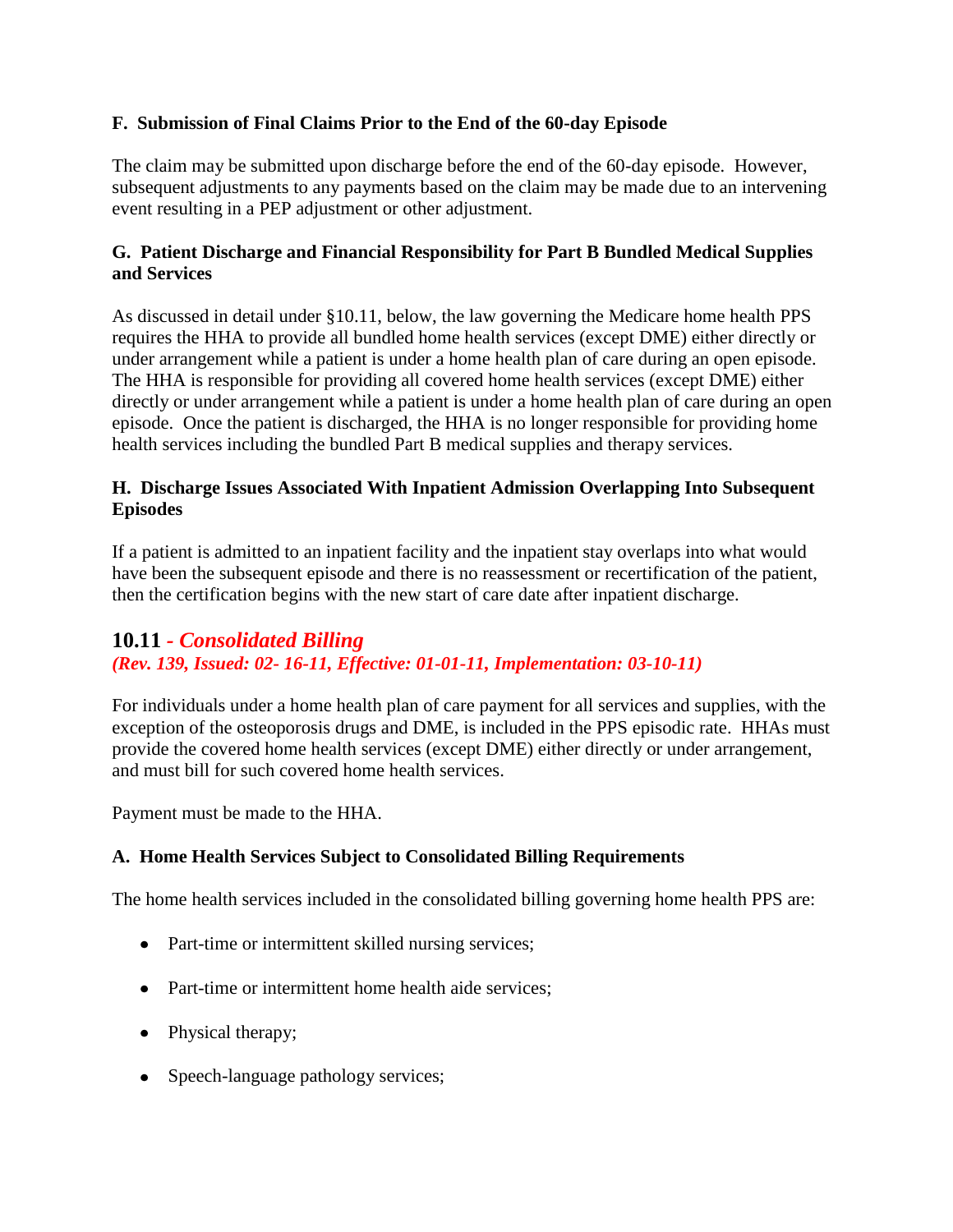- Occupational therapy;
- Medical social services;
- Routine and nonroutine medical supplies;
- Covered osteoporosis drug as defined in  $$1861(kk)$  of the Act, but excluding other drugs and biologicals;
- Medical services provided by an intern or resident-in-training of the program of the hospital in the case of an HHA that is affiliated or under common control with a hospital with an approved teaching program; and
- Home health services defined in  $$1861(m)$  provided under arrangement at hospitals, SNFs, or rehabilitation centers when they involve equipment too cumbersome to bring to the home or are furnished while the patient is at the facility to receive such services.

#### **B. Medical Supplies**

The law requires all medical supplies (routine and nonroutine) bundled to the agency while the patient is under a home health plan of care. The agency that establishes the episode is the only entity that can bill and receive payment for medical supplies during an episode for a patient under a home health plan of care. Both routine and nonroutine medical supplies are included in the base rates for every Medicare home health patient regardless of whether or not the patient requires medical supplies during the episode.

Due to the consolidated billing requirements, CMS provided additional amounts in the base rates for those nonroutine medical supplies that have a duplicate Part B code that could have been unbundled to Part B prior to PPS. See §§50.4 for detailed discussion of medical supplies.

Medical supplies used by the patient, provider, or other practitioners under arrangement on behalf of the agency (other than physicians) are subject to consolidated billing and bundled to the HHA episodic payment rate. Once a patient is discharged from home health and not under a home health plan of care, the HHA is not responsible for medical supplies.

The DME, including supplies covered as DME, are paid separately from the PPS rates and are excluded from the consolidated billing requirements governing PPS. The determining factor is the medical classification of the supply, not the diagnosis of the patient. For example, infusion therapy will continue to be covered under the DME benefit separately paid from the PPS rate and excluded from the consolidated billing requirements governing PPS. The DME supplies that are currently covered and paid in accordance with the DME fee schedule as category SU are billed under the DME benefit and not included in the bundled HHA episodic payment rate. The HHAs are not required to do consolidated billing of SU supplies.

Osteoporosis drugs are included in consolidated billing under the home health benefit. However, payment is not bundled into the episodic payment rate. The HHAs must bill for osteoporosis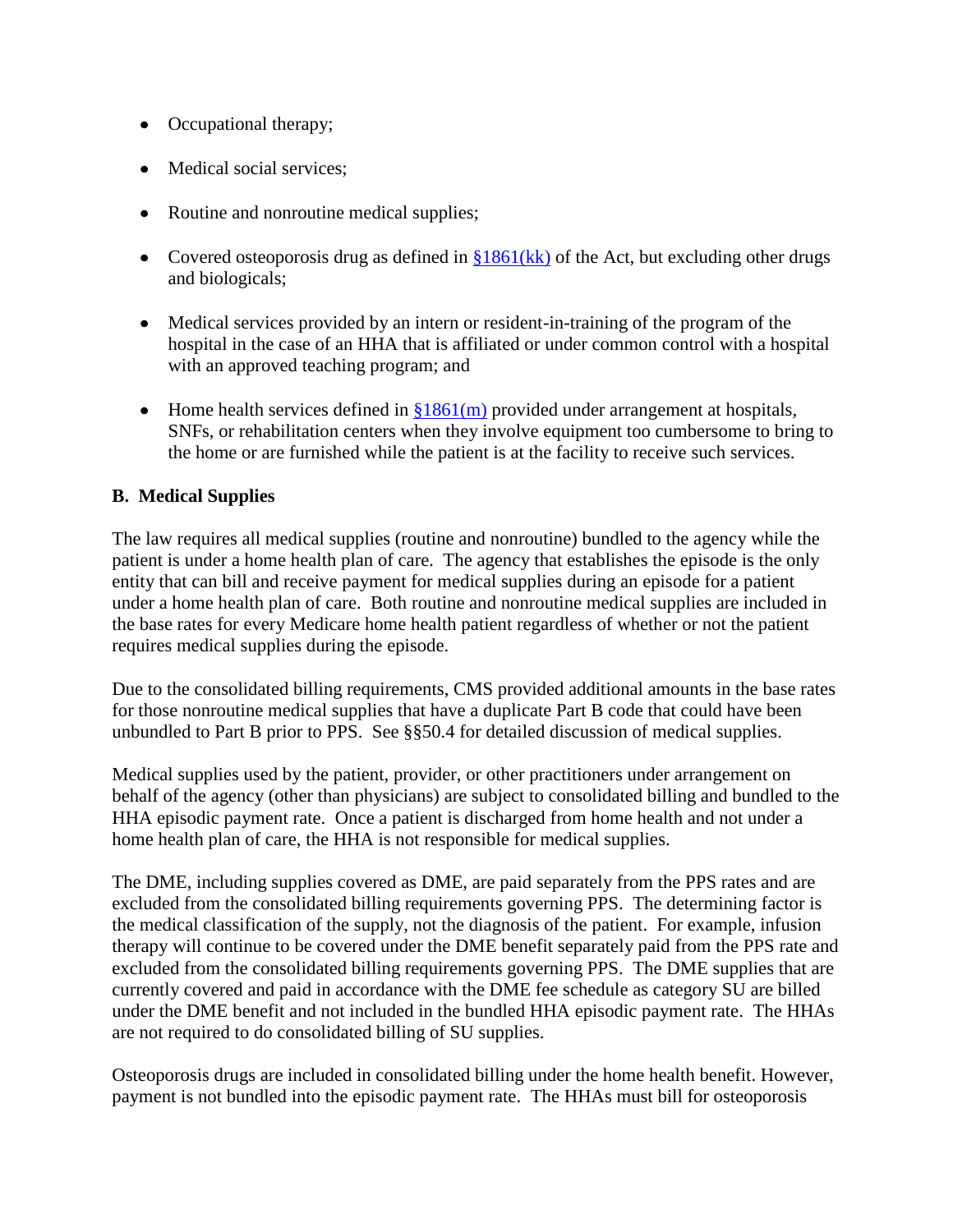drugs in accordance with billing instructions. Payment is in addition to the episodic payment rate.

#### **C. Relationship Between Consolidated Billing Requirements and Part B Supplies and Part B Therapies Included in the Baseline Rates That Could Have Been Unbundled Prior to PPS That No Longer Can Be Unbundled.**

The HHA is responsible for the services provided under arrangement on their behalf by other entities. Covered home health services at  $\frac{81861(m)}{m}$  of the Act (except DME) are included in the baseline PPS rates and subject to the consolidated billing requirements while the patient is under a plan of care of the HHA. The time the services are bundled is while the patient is under a home health plan of care.

Physician services or nurse practitioner services that are bundled into the physician fee schedule payments are not recognized as a home health service included in the PPS rate. Supplies incident to a physician service or related to a physician service billed to the carrier are not subject to the consolidated billing requirements. The physician would not be acting as a supplier billing the DMERC in this situation.

Therapies (physical therapy, occupational therapy, and speech-language pathology services) are covered home health services that are included in the baseline rates and subject to the consolidated billing requirements. In addition to therapies that had been paid on a cost basis under home health, CMS has included in the rates additional amounts for Part B therapies that could have been unbundled prior to PPS. These therapies are subject to the consolidated billing requirements. There are revenue center codes that reflect the ranges of outpatient physical therapy, occupational therapy, and speech-language pathology services and HCPCS codes that reflect physician supplier codes that are physical therapy, occupational therapy, and speechlanguage pathology services by code definition and are subject to the consolidated billing requirements. Therefore, the above-mentioned therapies must be provided directly or under arrangement on behalf of the HHA while a patient is under a home health plan of care cannot be separately billed to Part B during an open 60-day episode.

#### **D. Freedom of Choice Issues**

A beneficiary exercises his or her freedom of choice for the services under the home health benefit listed in [§1861\(m\)](http://www.ssa.gov/OP_Home/ssact/title18/1861.htm) of the Act, including medical supplies, but excluding DME covered as a home health service by choosing the HHA. Once a home health patient chooses a particular HHA, he or she has clearly exercised freedom of choice with respect to all items and services included within the scope of the Medicare home health benefit (except DME). The HHA's consolidated billing role supersedes all other billing situations the beneficiary may wish to establish for home health services covered under the scope of the Medicare home health benefit during the certified episode.

#### **E. Knowledge of Services Arranged for on Behalf of the HHA**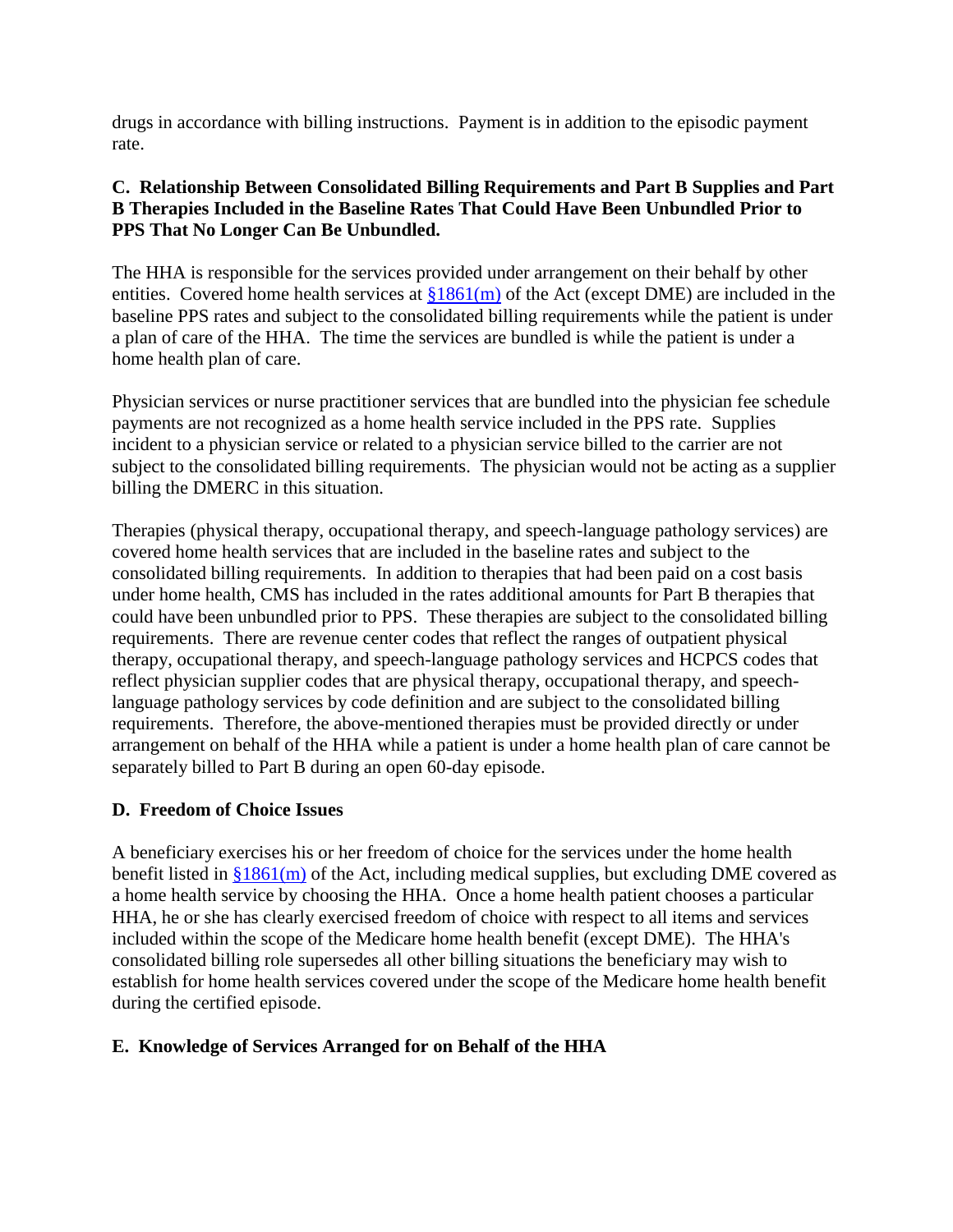The consolidated billing requirements governing home health PPS requires that the HHA provide all covered home health services (except DME) either directly or under arrangement while a patient is under a home health plan of care. Providing services either directly or under arrangement requires knowledge of the services provided during the episode. In addition, in accordance with current Medicare conditions of participation and Medicare coverage guidelines governing home health, the patient's plan of care must reflect the physician ordered services that the HHA provides either directly or under arrangement. An HHA would not be responsible for payment in the situation in which they have no prior knowledge (unaware of physicians orders) of the services provided by an entity during an episode to a patient who is under their home health plan of care. An HHA is responsible for payment in the situation in which services are provided to a patient by another entity, under arrangement with the HHA, during an episode in which the patient is under the HHA's home health plan of care. However, it is in the best interest of future business relationships to discuss the situation with any entity that seeks payment from the HHA during an episode in an effort to resolve any misunderstanding and avoid such situations in the future.

## **10.12** *- Change of Ownership Relationship to Episodes Under PPS (Rev. 139, Issued: 02- 16-11, Effective: 01-01-11, Implementation: 03-10-11)*

#### **A. Change of Ownership With Assignment**

When there is a change of ownership and the new owner accepts assignment of the existing provider agreement, the new owner is subject to all the terms and conditions under which the existing agreement was issued. The provider number remains the same if the new HHA owner accepts assignment of the existing provider agreement. As long as the new owner complies with the regulations governing home health PPS, billing, and payment for episodes with applicable adjustments for existing patients under an established plan of care will continue on schedule through the change in ownership with assignment. The episode would be uninterrupted spanning the date of sale. The former owner is required to file a terminating cost report. Instructions regarding when a cost report is filed are in the Provider Reimbursement Manual, *Part 1*, §1500.

#### **B. Change of Ownership Without Assignment**

When there is a change of ownership, and the new owner does not take the assignment of the existing provider agreement, the provider agreement and provider number of the former owner is terminated. The former owner will receive partial episode payment adjusted payments in accordance with the methodology set forth in the Medicare Claims Processing Manual, Chapter 10, "Home Health Agency Billing," §40.2, and [42 CFR 484.235,](http://ecfr.gpoaccess.gov/cgi/t/text/text-idx?c=ecfr&sid=c41b82f01e68abbdcf399040c9fecff8&rgn=div8&view=text&node=42:5.0.1.1.3.5.7.9&idno=42) based on the last billable visit date for existing patients under a home health plan of care ending on or before the date of sale. The former owner is required to file a terminating cost report. The new owner cannot bill Medicare for payment until the effective date of the Medicare approval. The new HHA will not be able to participate in the Medicare program without going through the same process as any new provider, which includes an initial survey. Once the new owner is Medicare-approved, the HHA may start a new episode for purposes of payment, OASIS assessment, and certification of the home health plan of care for all new patients in accordance with the regulations governing home health PPS, effective with the date of the new provider certification.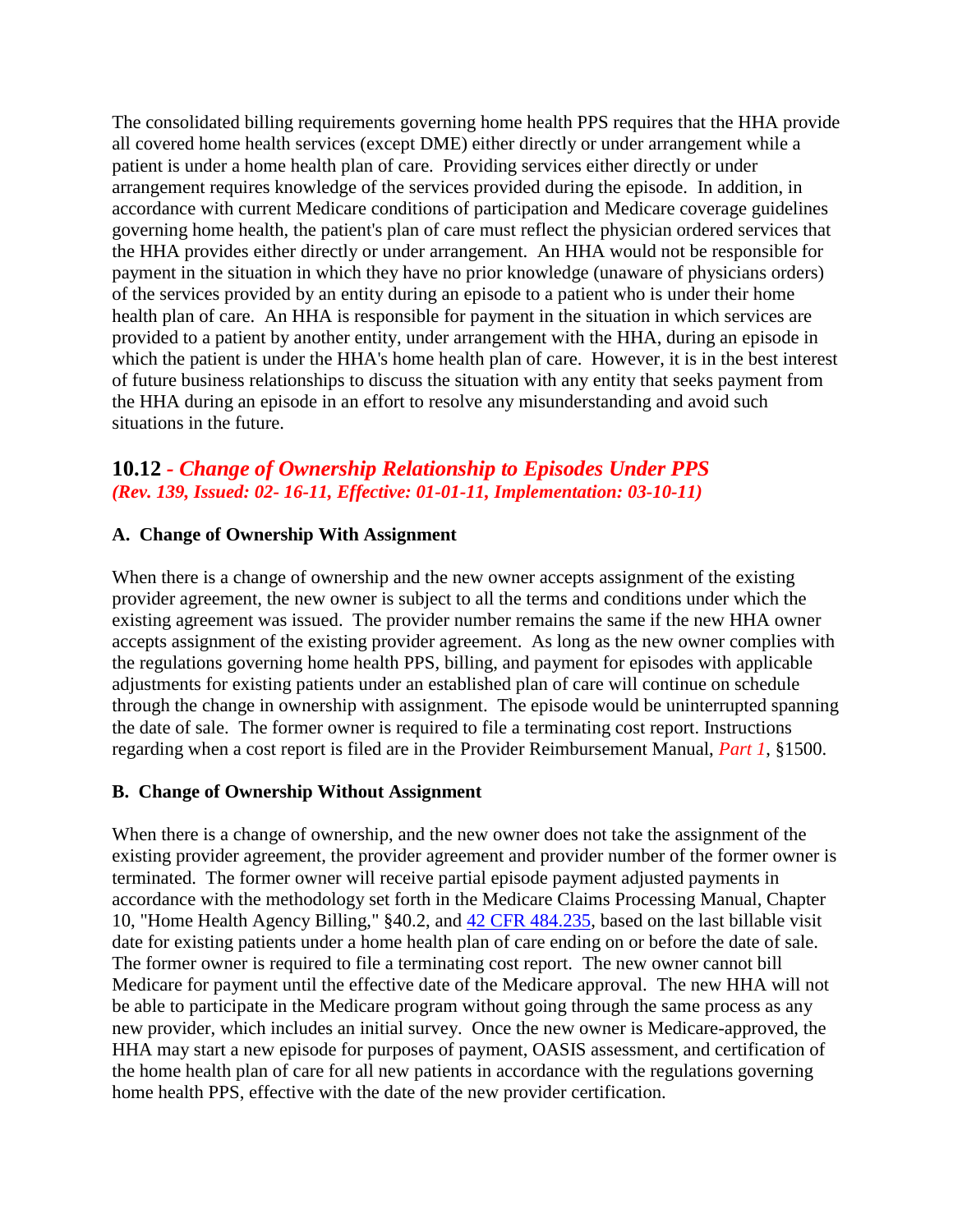#### **C. Change of Ownership - Mergers**

The merger of a provider corporation into another corporation constitutes a change of ownership. For information on specific procedures, refer to *Pub. 100-07*, State Operations Manual*, chapter 2, section 2202.17*.

#### **30.2.1 - Content of the Plan of Care**

*(Rev. 139, Issued: 02- 16-11, Effective: 01-01-11, Implementation: 03-10-11)*

*The HHA must be acting upon a physician plan of care that meets the requirements of this section for HHA services to be covered.*

The plan of care must contain all pertinent diagnoses, including:

- The patient's mental status;
- The types of services, supplies, and equipment required;
- The frequency of the visits to be made;
- Prognosis;
- Rehabilitation potential;
- Functional limitations;
- Activities permitted;
- Nutritional requirements;
- All medications and treatments;
- Safety measures to protect against injury;
- Instructions for timely discharge or referral; and
- Any additional items the HHA or physician choose to include.  $\bullet$

*If the plan of care includes a course of treatment for therapy services:*

*The course of therapy treatment must be established by the physician after any needed consultation with the qualified therapist;*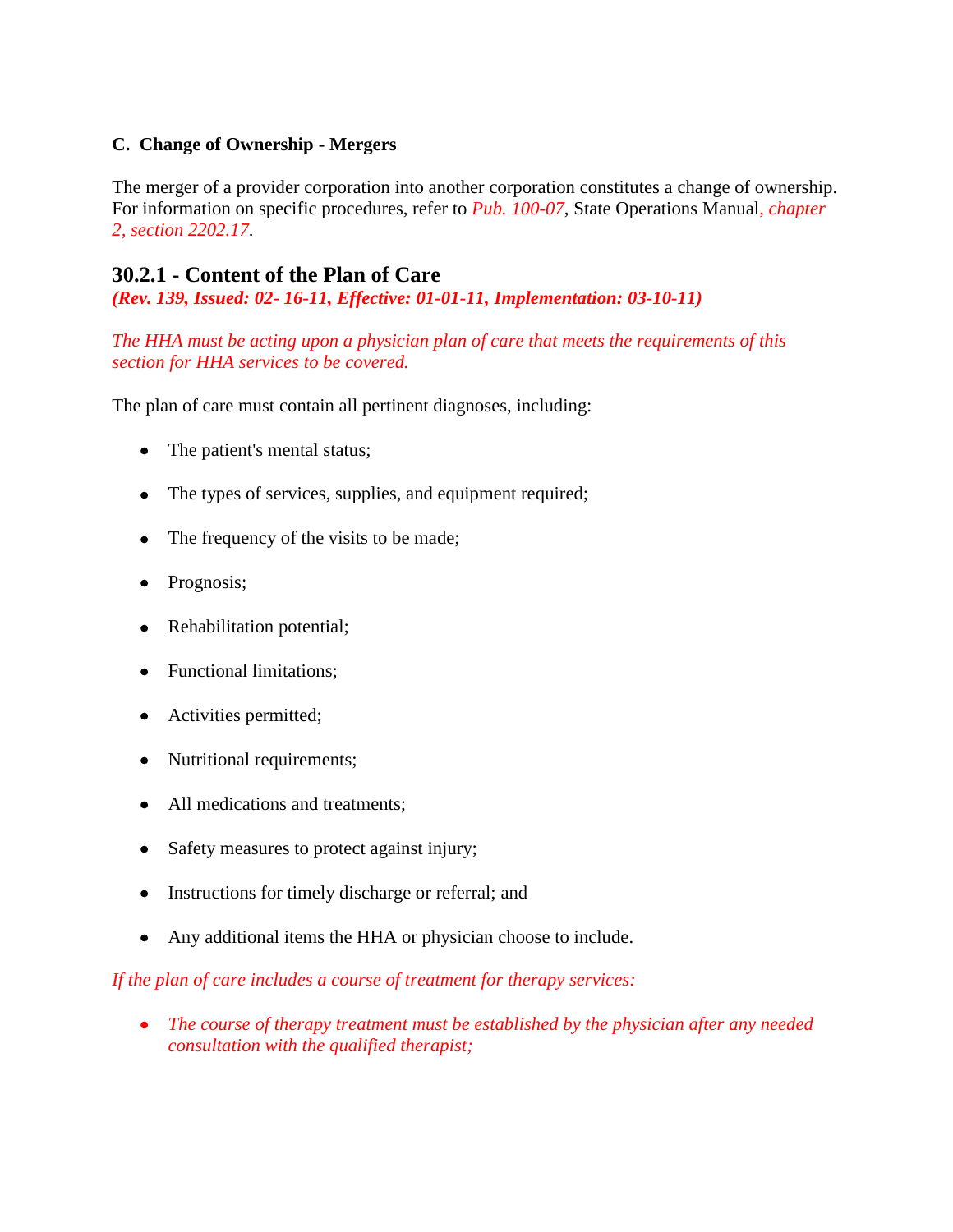- *The plan must include measurable therapy treatment goals which pertain directly to the patient's illness or injury, and the patient's resultant impairments;*
- *The plan must include the expected duration of therapy services; and*
- *The plan must describe a course of treatment which is consistent with the qualified therapist's assessment of the patient's function.*

## **30.5 – Physician Certification**

*(Rev. 139, Issued: 02- 16-11, Effective: 01-01-11, Implementation: 03-10-11)*

The HHA must be acting upon a *plan of care as described in §30.2, and a physician certification which* meets the requirement of this section for HHA services to be covered.

## **30.5.1 - Content of the Physician Certification**

*(Rev. 139, Issued: 02- 16-11, Effective: 01-01-11, Implementation: 03-10-11)*

The physician must certify that:

1. The home health services are or were needed because the patient is or was confined to the home as defined in §20.1;

2. The patient needs or needed skilled nursing services on an intermittent basis (other than solely venipuncture for the purposes of obtaining a blood sample), or physical therapy, or speech-language pathology services; or continues to need occupational therapy after the need for skilled nursing care, physical therapy, or speech-language pathology services ceased*. Where a patient's sole skilled service need is for skilled oversight of unskilled services (management and evaluation of the care plan as defined in §40.1.2.2), the physician must include a brief narrative describing the clinical justification of this need as part of the certification and recertification, or as a signed addendum to the certification and recertification*;

3. A plan of care has been established and is periodically reviewed by a physician;

4. The services are or were furnished while the patient is or was under the care of a physician;

*5. For episodes with starts of care beginning January 1, 2011 and later, prior to initially certifying the home health patient's eligibility, the certifying physician must document that he or she, or an allowed non-physician practitioner (NPP) had a face-to-face encounter with the patient as described in §30.5.1.1. The encounter and documentation are a condition of payment. The initial certification is incomplete without them.*

## *30.5.1.1 – Face-to-Face Encounter (Rev. 139, Issued: 02- 16-11, Effective: 01-01-11, Implementation: 03-10-11)*

*1. The certifying physician must document that he or she or an allowed non-physician practitioner (NPP) had a face-to-face encounter with the patient.*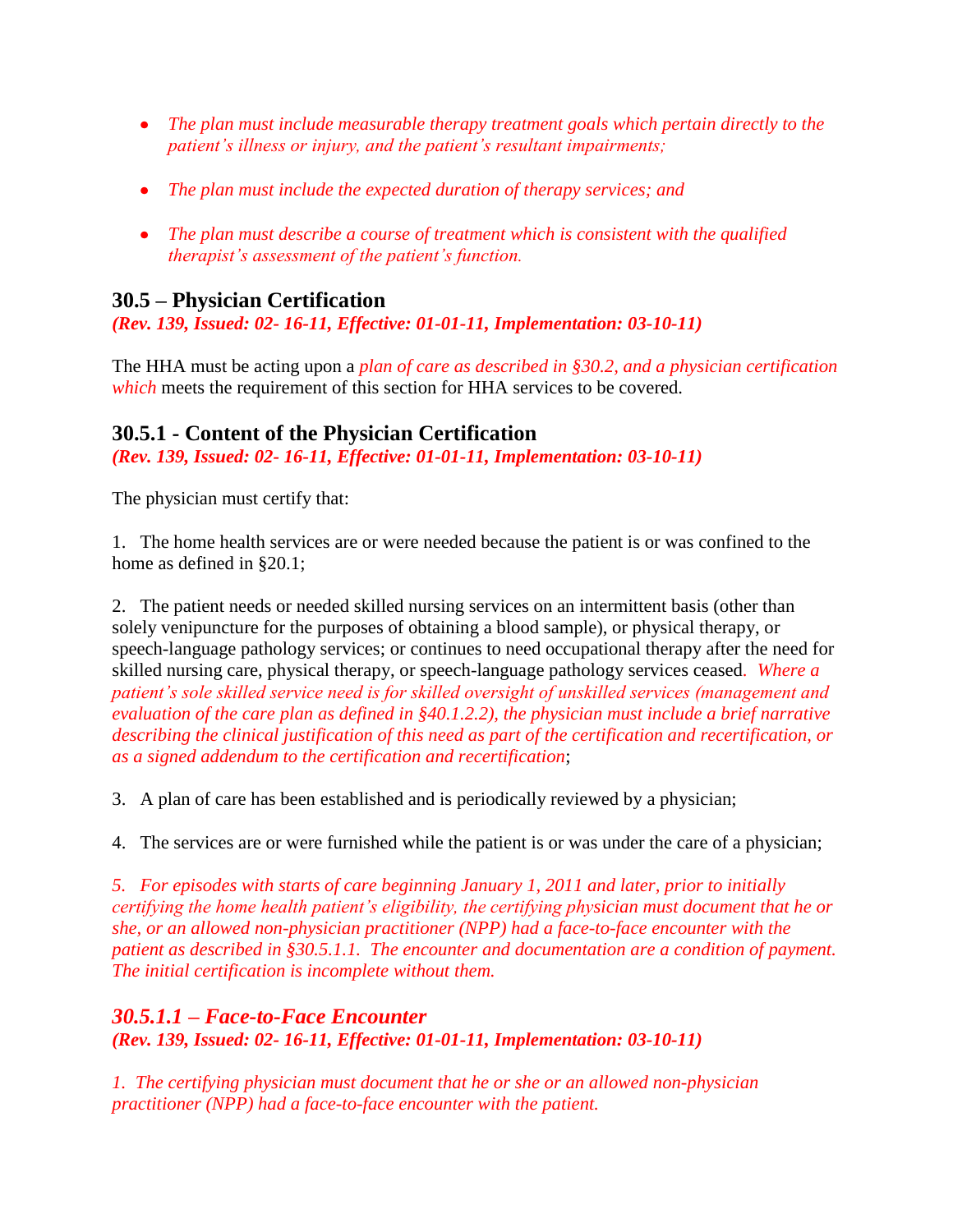*Certain NPPs may perform the face-to-face encounter and inform the certifying physician regarding the clinical findings exhibited by the patient during the encounter. However, the certifying physician must document the encounter and sign the certification. NPPs who are allowed to perform the encounter are:*

- *A nurse practitioner or clinical nurse specialist working in collaboration with the certifying physician in accordance with State law;*
- *A certified nurse-midwife as authorized by State law;*
- *A physician assistant under the supervision of the certifying physician*

*NPPs performing the encounter are subject to the same financial restrictions with the HHA as the certifying physician, as described in [42CFR 424.22\(d\).](http://ecfr.gpoaccess.gov/cgi/t/text/text-idx?c=ecfr&sid=2902f2cc48720225f7898fdd16dd16c3&rgn=div8&view=text&node=42:3.0.1.1.11.2.6.8&idno=42)*

- *2. Encounter Documentation Requirements:*
	- The documentation must include the date when the physician or allowed NPP saw the *patient, and a brief narrative composed by the certifying physician who describes how the patient's clinical condition as seen during that encounter supports the patient's homebound status and need for skilled services.*
	- *The certifying physician must document the encounter either on the certification, which the physician signs and dates, or a signed addendum to the certification. It may be written or typed.*
	- *It is acceptable for the certifying physician to dictate the documentation content to one of the physician's support personnel to type. It is also acceptable for the documentation to be generated from a physician's electronic health record.*
	- *It is unacceptable for the physician to verbally communicate the encounter to the HHA, where the HHA would then document the encounter as part of the certification for the physician to sign.*
- *3. Timeframe Requirements:*
	- *The encounter must occur no more than 90 days prior to the home health start of care date or within 30 days after the start of care.*
	- *In situations when a physician orders home health care for the patient based on a new condition that was not evident during a visit within the 90 days prior to start of care, the certifying physician or an allowed NPP must see the patient again within 30 days after admission. Specifically, if a patient saw the certifying physician or NPP within the 90 days prior to start of care, another encounter would be needed if the patient's condition had changed to the extent that standards of practice would indicate that the physician or*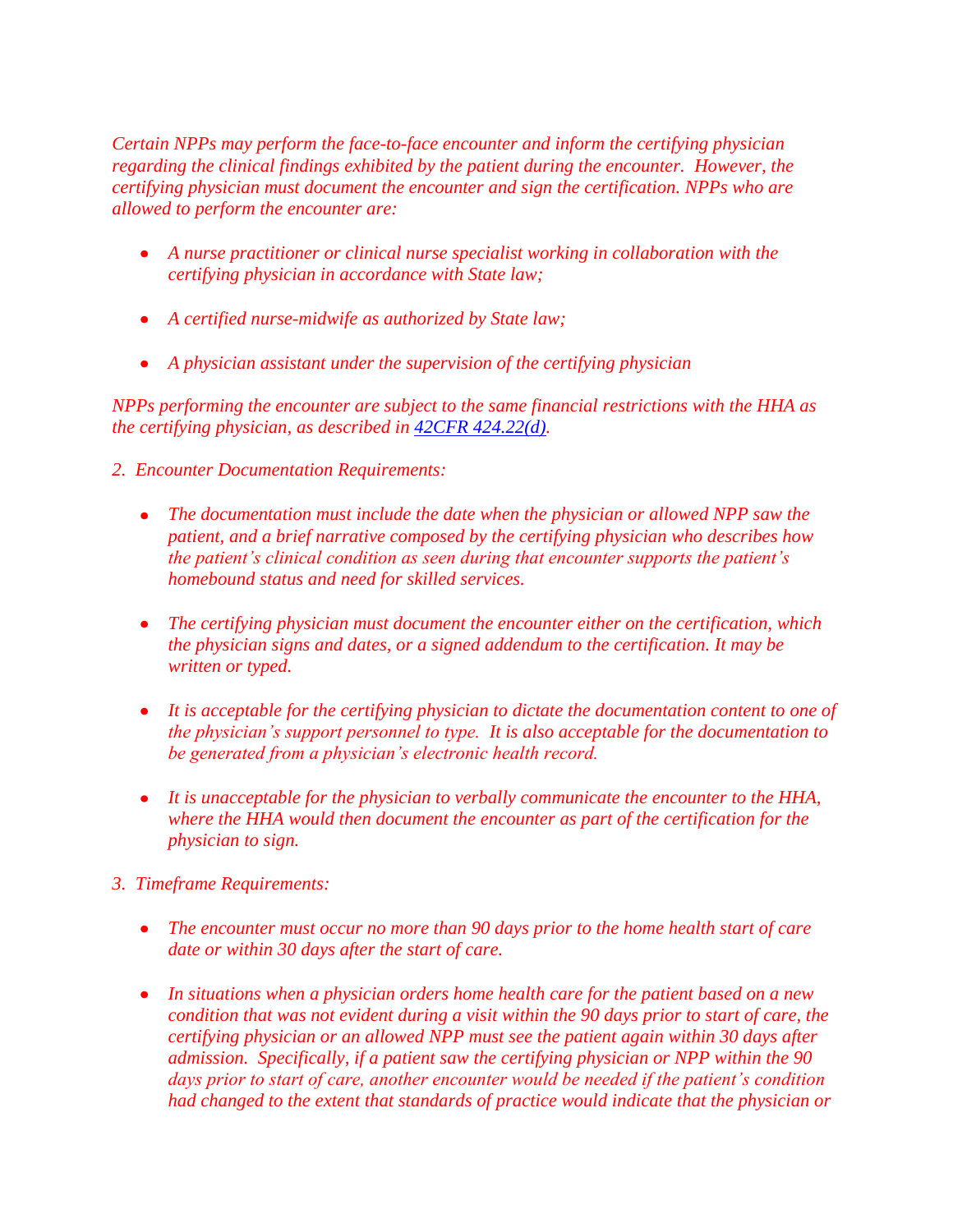*a non-physician practitioner should examine the patient in order to establish an effective treatment plan.*

*4. Exceptional Circumstances:*

*When a home health patient dies shortly after admission, before the face-to-face encounter occurs, if the contractor determines a good faith effort existed on the part of the HHA to facilitate/coordinate the encounter and if all other certification requirements are met, the certification is deemed to be complete.*

*5. If the below conditions are met, an encounter between the home health patient and the attending physician who cared for the patient during an acute/post acute stay can satisfy the face-to-face encounter requirement.*

*A physician who attended to the patient in an acute or post-acute setting, but does not follow the patient in the community (such as a hospitalist) may certify the need for home health care based on his/her contact with the patient, and establish and sign the plan of care. The acute/post-acute physician would then transfer/hand off the patient's care to a designated community-based physician who assumes care for the patient.*

*Or,*

*A physician who attended to the patient in an acute or post-acute setting may certify the need for home health care based on his/her contact with the patient, initiate the orders for home health services, and transfer the patient to a designated community-based physician to review and sign off on the plan of care.*

## *6. Telehealth*

*The face-to-face encounter can be performed via a telehealth service, in an approved originating site. An originating site is considered to be the location of an eligible Medicare beneficiary at the time the service being furnished via a telecommunications system occurs. Medicare beneficiaries are eligible for telehealth services only if they are presented from an originating site located in a rural health professional shortage area or in a county outside of a Metropolitan Statistical Area.*

*Entities that participate in a Federal telemedicine demonstration project approved by (or receiving funding from) the Secretary of the Department of Health and Human Services as of December 31, 2000, qualify as originating sites regardless of geographic location.*

*The originating sites authorized by law are:*

- *The office of a physician or practitioner;*
- *Hospitals;*
- *Critical Access Hospitals (CAH);*
- *Rural Health Clinics (RHC);*